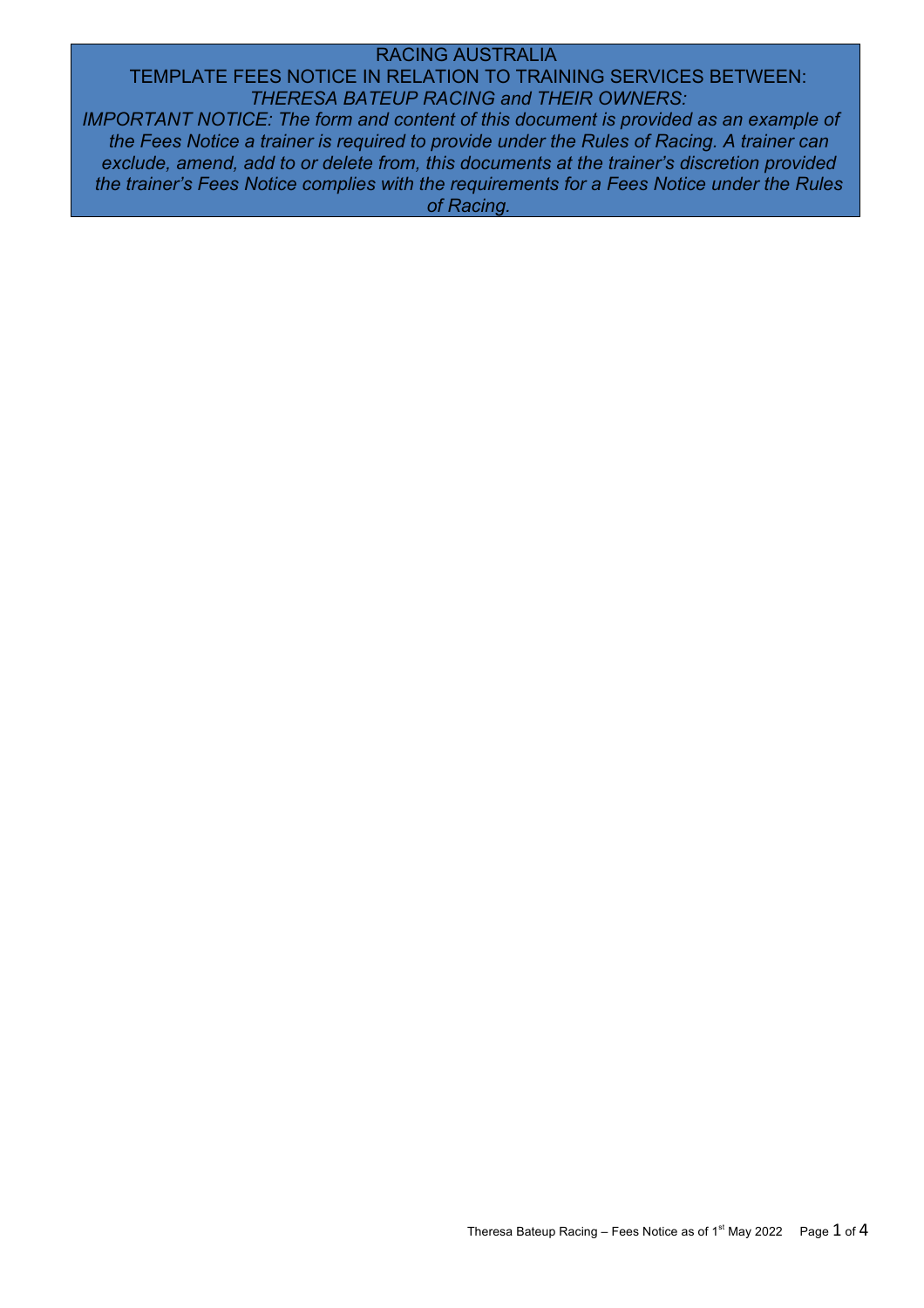## **IMPORTANT NOTES**

From 1 August 2017 the Australian Rules of Racing will enable both the introduction and operation of the Trainer and Owner Reforms (TOR). The TOR introduces the TOR Rules (which are part of the Australian Rules of Racing), a standard agreement between owners and trainers, and a standard agreement between co-owners. More information can be found at www.racingaustralia.horse.

! Under the TOR Rules a Fees Notice must be provided by the Trainer to the Managing Owner.

If the Managing Owner does not object to this Fees Notice within 14 days of it being provided, the basis for charging set out is deemed to have been accepted.

It is not possible for the Trainer to indicate to the Owner in advance the exact total monthly/yearly cost for training a horse. This is because while some fees are charged at a fixed daily rate (e.g. daily training fee), others are variable (e.g. per treatment for veterinary services). Also, horses vary in the rates at which they mature and progress, including while on agistment and through each preparation, which can influence the total fees for a particular horse.

Race entry fees are not included in this Fees Notice – they are additional to the costs set out herein. The Trainer should inform the Managing Owner of those fees as soon as practicable.

# **TRAINER MANAGED FEES & CHARGES – As at 1st May 2022**

The following fees are as at the date of issue of this Fees Notice, and remain so until otherwise advised by the Trainer to the Owner in writing.

| SERVICES (per day/horse/event)           | <b>CHARGE</b> | <b>GST</b> | <b>TOTAL</b> |
|------------------------------------------|---------------|------------|--------------|
| Daily Training Fee                       | \$88.00       | \$8.80     | \$96.80      |
| Track Fees (per day)                     | \$2.68        | \$0.27     | \$2.95       |
| Floating: Variable depending on location | From \$100    | \$10.00    | \$110.00     |
| Box Agistment (eg. Injury recovery)      | \$55.00       | \$5.50     | \$60.50      |
| Swimming Fees (per day)                  | \$2.50        | \$0.25     | \$2.75       |
|                                          |               |            |              |
|                                          |               |            |              |
|                                          |               |            |              |
|                                          |               |            |              |

| <b>STAFFING ATTENDANCE COSTS (per</b><br>person) | <b>CHARGE</b> | <b>GST</b> | <b>TOTAL</b> |
|--------------------------------------------------|---------------|------------|--------------|
| <b>Race Meetings</b>                             | \$100.00      | \$10.00    | \$110.00     |
| Jump Outs / Barrier Trials (Kembla Grange)       | \$30.00       | \$3.00     | \$33.00      |

# **THIRD PARTY FEES & CHARGES (ESTIMATE) – As at** *1st May 2022*

The following are service providers commonly engaged by the Trainer. This pricing chart is offered as a guide for basic services frequently/historically sourced by the Trainer.

*If the Trainer becomes aware that a fee estimate in this section is likely to be exceeded by 10% or more, the Trainer should notify the Managing Owner and explain why.* 

| <b>PROVIDER</b>            | <b>TYPE OF SERVICE</b>                         | <b>RANGE OF COST</b><br>(Metro, Provincial, Country,<br>State if applicable) |
|----------------------------|------------------------------------------------|------------------------------------------------------------------------------|
| Farrier                    | <b>Steels / Race Plates</b><br>Trim            | $$165 - $220$<br>$$66 - $90$                                                 |
| Dentist                    | <b>General Examination</b>                     | $$99 - $132.00$                                                              |
| Chiropractor               | <b>General Examination and</b><br>Manipulation | \$99.00                                                                      |
| <b>Pre Race Treatments</b> | <b>Vitamins and Supplements</b>                | \$88.00                                                                      |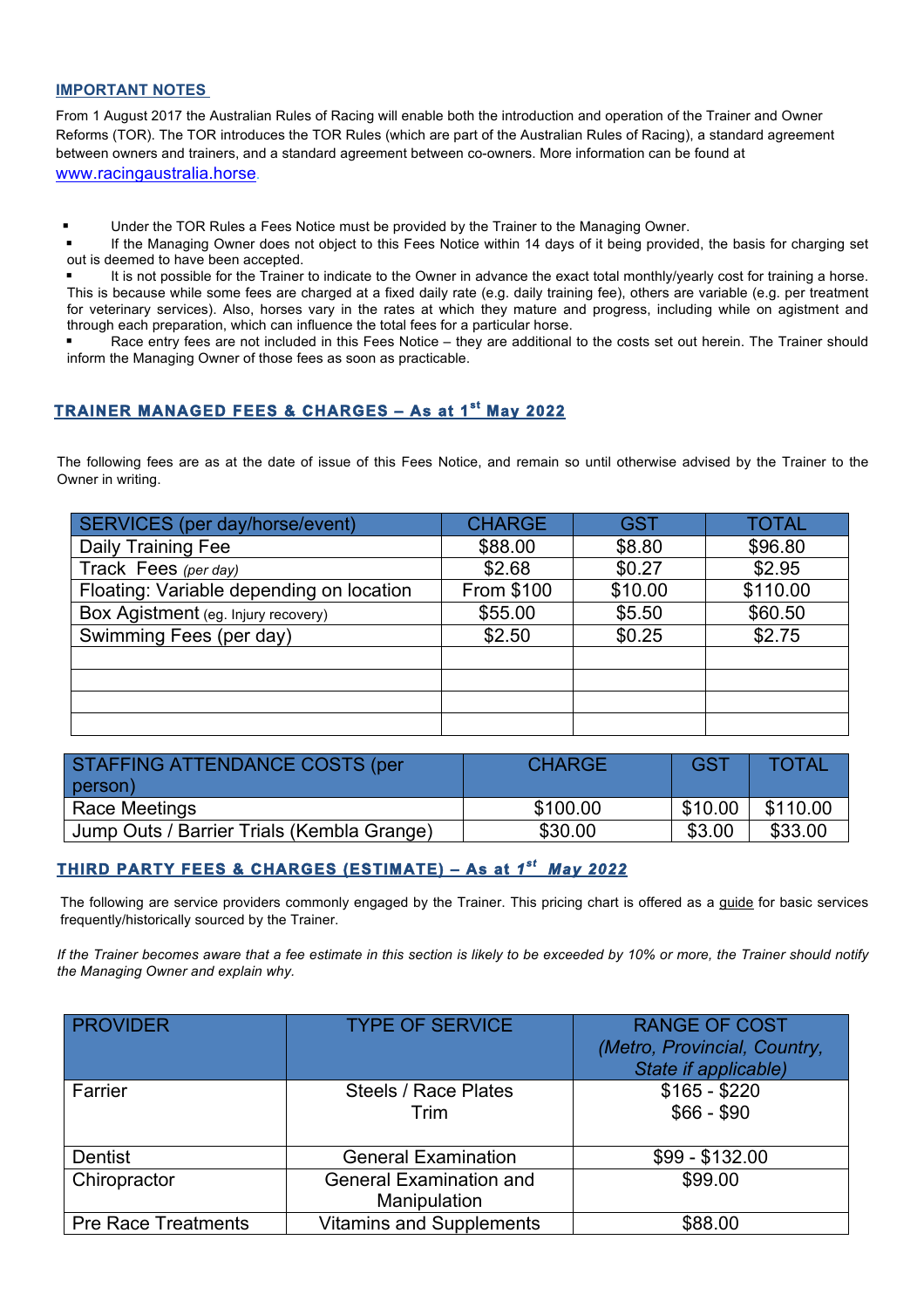| Medications                     | \$27.50                                                               |
|---------------------------------|-----------------------------------------------------------------------|
| <b>Vitamins and Supplements</b> | From \$88.00                                                          |
| <b>General Examination</b>      | From \$99                                                             |
| Kooringal Stud / Willow Dene    | From \$26.40 per day<br>(Kooringal) and \$36 per day<br>(Willow Dene) |
| Darrell Burnett                 | \$71.50 per day                                                       |
|                                 |                                                                       |
|                                 |                                                                       |

Notes:

- ! Charges incurred for any therapeutics, applications, tests, sampling, ointments and/or medicines applied to the horse for specific treatments will be identified on the Training Invoice issued to the Owner for reimbursement, in addition to the charge for any General Examination.
- ! 2 year olds may have lower costs than 3+ year olds given: (i) the level of development required to race; and (ii) the overall life cycle of the horse.
- ! For other than emergency treatment, prior approval will be sought from the Owner where an individual treatment will likely exceed \$2,000 (incl GST) in cost.

## **RACE ENTRY, NOMINATION, ACCEPTANCE, NON-ACCEPTANCE AND SCRATCHING FEES**

- Race entry fees are not included in this Fees Notice they will be additional and depend on the race. The Trainer should inform the Managing Owner of these as soon as practicable once known.
- All race nomination, acceptance, non-acceptance and scratching fees are set by PRAs and/or Race Clubs, and are passed on to the Owner/s at cost. They should be checked with each relevant PRA or Race Club.

## **PRIZEMONEY ALLOCATION UNDER THE RULES OF RACING (INCLUDING AR 90 AND LOCAL RULES OF PRAs) – current as at 11/7/2017**

Note: Prizemoney splits, and threshold amount from which they take effect, are subject to discretion of PRAs.

| Relevan<br>t Party | NSW/<br>ACT %<br>Split* | VIC % Split <sup>+</sup>                      | QLD<br>%<br><b>Split</b> | <b>SA % Split</b>                     | <b>WA</b><br>$\frac{9}{6}$<br><b>Split</b> | <b>TAS</b><br>$\frac{0}{2}$<br><b>Split</b> | <b>NT</b><br>%<br><b>Split</b> |
|--------------------|-------------------------|-----------------------------------------------|--------------------------|---------------------------------------|--------------------------------------------|---------------------------------------------|--------------------------------|
| <b>Trainer</b>     | 9.9%                    | 9.8% (flat and<br>jumps races)                | 10%                      | 10% (flat and jumps<br>races)         | 10%                                        | 10%                                         | 10%                            |
| Jockey             | 4.95%                   | 4.9% (flat races)<br>9.8% (jumps races)       | 5%                       | 5% (flat races)<br>10% (jumps races)  | 5%                                         | 5%                                          | 5%                             |
| Owner              | 81.65%                  | 83.3% (flat races)<br>78.4% (jumps)<br>races) | 85%                      | 85% (flat races)<br>80% (jumps races) | 85%                                        | 85%                                         | 85%                            |

\* Prizemoney also paid to: Stablehand Scheme (1.5%), Jockey Insurance and Welfare Scheme (1%) & Equine Welfare Fund (1%).

+ Prizemoney also paid to: Jockey Welfare Fund (1%) & Equine Welfare Fund (1%).